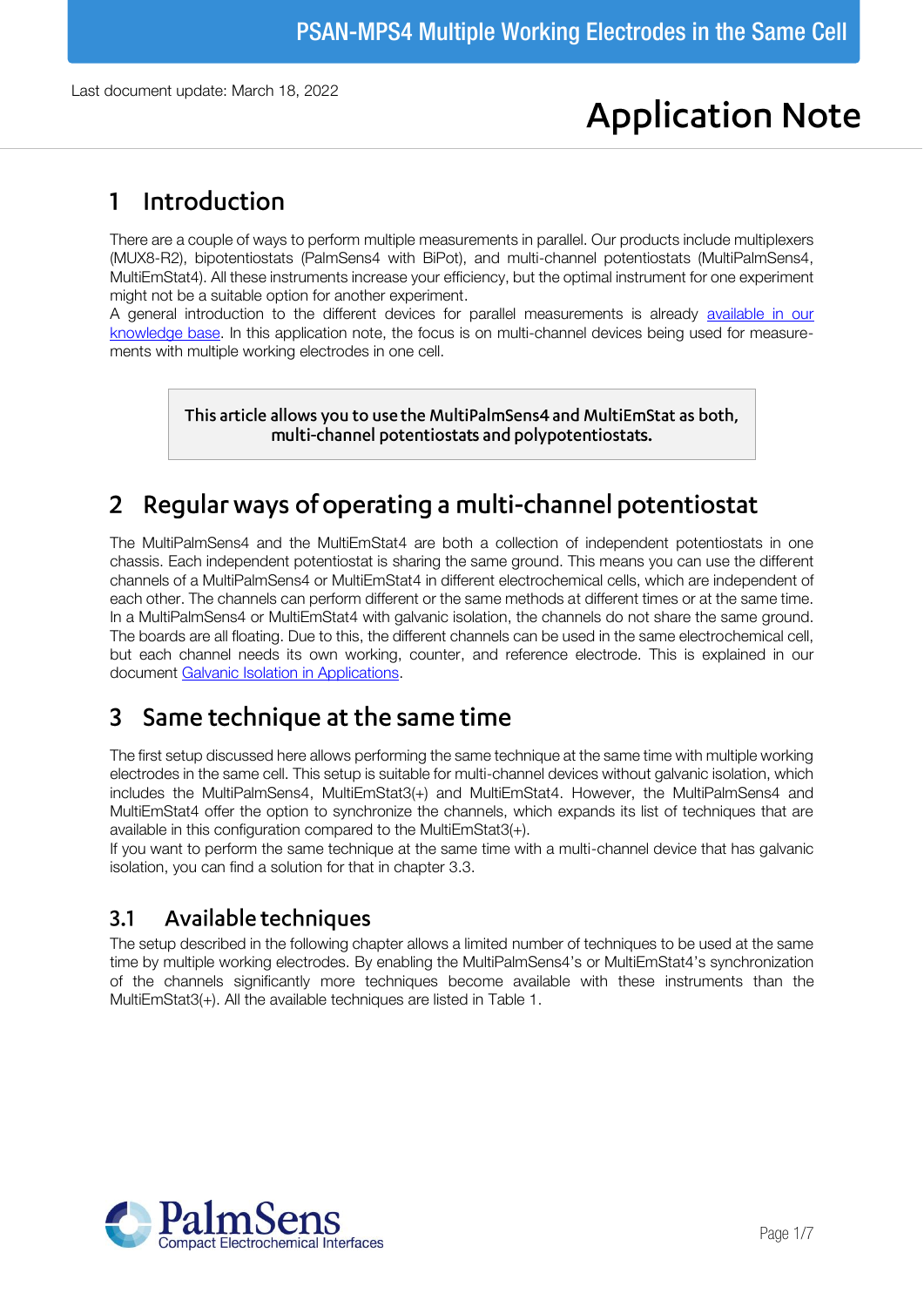<span id="page-1-0"></span>

| Technique                                        | MultiPalmSens4,<br>MultiEmStat4<br>(synchronized) | MultiEmStat3(+) |
|--------------------------------------------------|---------------------------------------------------|-----------------|
| <b>Linear Sweep Voltammetry</b>                  |                                                   | $\sqrt{}$       |
| Differential Pulse Voltammetry                   | $\checkmark$                                      |                 |
| <b>Square Wave Voltammetry</b>                   | $\checkmark$                                      |                 |
| Normal Pulse Voltammetry                         | $\checkmark$                                      |                 |
| <b>AC Voltammetry</b>                            | $\checkmark$                                      |                 |
| <b>Cyclic Voltammetry</b>                        | $\checkmark$                                      | $\sqrt{}$       |
| <b>Chronopotentiometric Stripping</b>            | $\checkmark$                                      |                 |
| Chronoamperometry                                | $\checkmark$                                      | $\checkmark$    |
| <b>Pulsed Amperometric Detection</b>             | $\checkmark$                                      |                 |
| <b>Chrono Potentiometry</b>                      | $\sqrt{}$                                         |                 |
| <b>Multiple Pulsed Amperometric</b><br>Detection |                                                   |                 |
| Linear sweep potentiometry                       | ✓                                                 |                 |

For all the techniques listed above the MultiPalmSens4 and MultiEmStat4 can be used as a polypotentiostat with one reference, one counter, and multiple working electrodes. All the electrodes can only perform the same method with the same parameters.

# <span id="page-1-1"></span>How to setup multi-channel potentiostat without galvanic isolation  $3.2$ as a polypotentiostat

Connect the reference electrode plug (blue) and counter electrode plug (black) of channel 1 to the reference and counter electrode in your cell.

Connect the reference electrode plug (blue) of channel 2 to the counter electrode plug (black) of channel 2. Connect the reference electrode plug (blue) of channel 3 to the counter electrode plug (black) of channel 3. Go on like this until all channels, which you want to use during this measurement, have their reference electrode plug connected to their counter electrode plug (see [Figure 1\)](#page-2-0).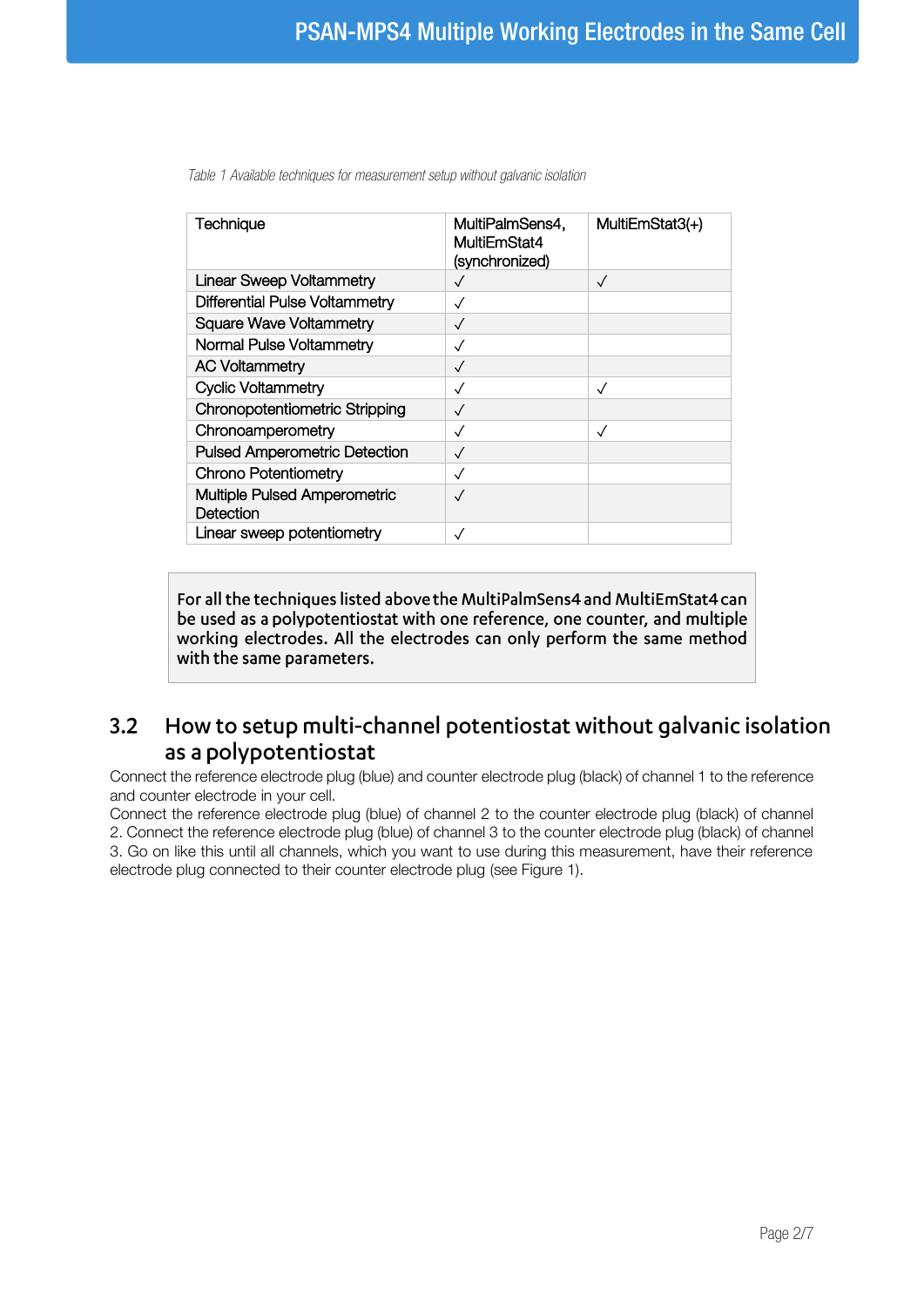

*Figure 1 MultiPalmSens4 with reference and counter electrode leads for each channel connected to each other except for channel 1*

<span id="page-2-0"></span>Connect the working electrode plugs (red) to your working electrodes in the cell. This means the working electrode plug of channel 1 to the working electrode you want to be channel 1. The working electrode plug of channel 2 to the working electrode you want to be channel 2 and so on (see [Figure 2\).](#page-2-1) Switch the multi-channel potentiostat on, start MultiTrace, wait until your potentiostat is detected, and

choose the *Simultaneous mode*. Choose the channels that you have prepared as active (green highlight). Channel 1 must be active. If you are using a MultiPalmSens4 or MultiEmstat4, check the box Enable hardware synchronization (see [Figure 3\)](#page-2-2) under the channel selection. Select the method you want to perform and adjust the parameters or load a method file, just like you would for any other experiment. Start the experiment, all active channels will perform the same experiment in the same cell.

<span id="page-2-1"></span>

*Figure 2 A setup with 4 working electrodes, 1 reference electrode, and 1 counter electrode (left side view, right top view)*

| ? Channel selection             |                 |  |  |
|---------------------------------|-----------------|--|--|
|                                 | CH1 CH2 CH3 CH4 |  |  |
|                                 | CH5 CH6 CH7 CH8 |  |  |
| CH <sub>9</sub>                 | CH10            |  |  |
| Enable hardware synchronization |                 |  |  |

<span id="page-2-2"></span>*Figure 3 Checkbox to enable the synchronization*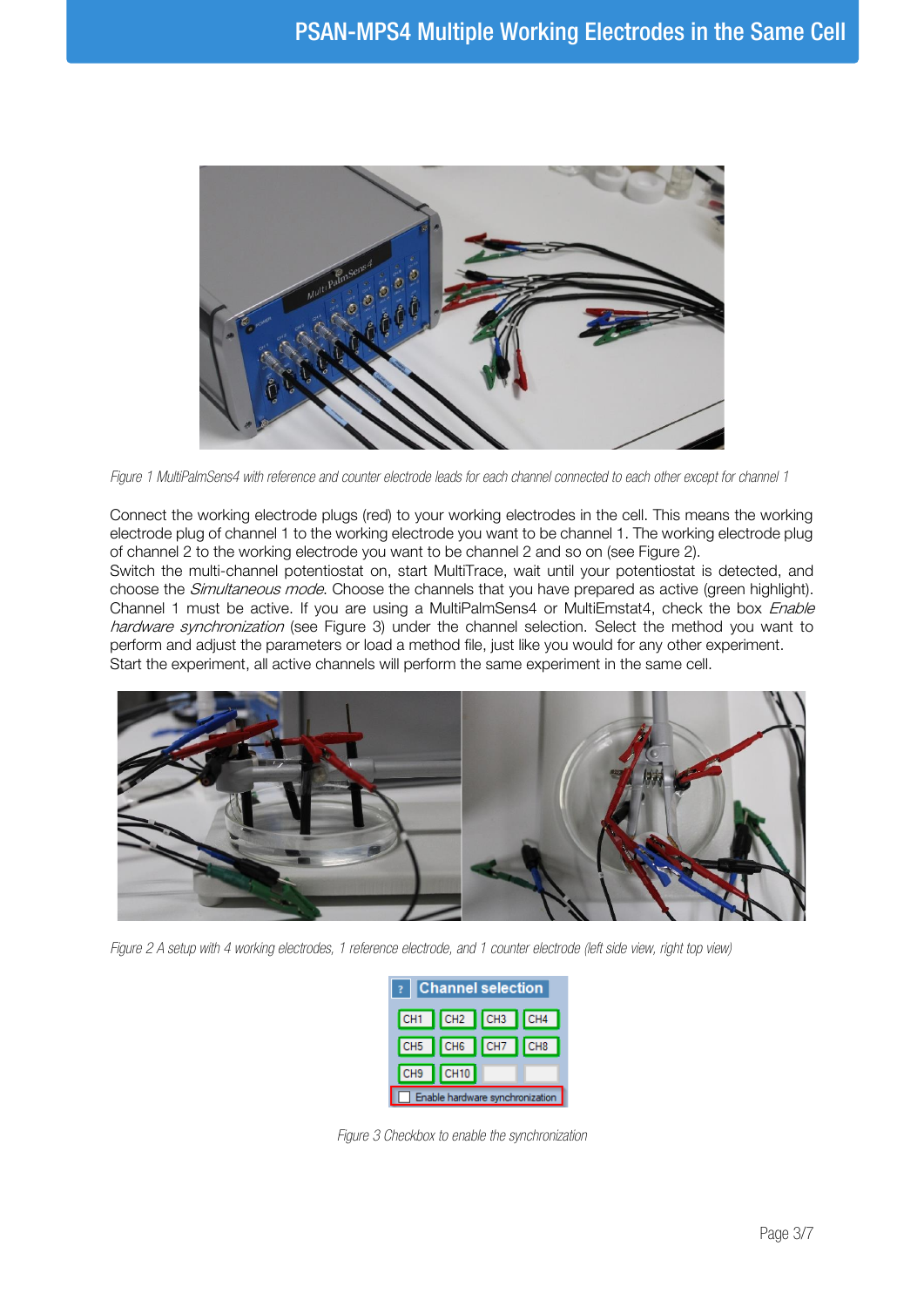## <span id="page-3-0"></span> $3.3$ What if the multi-channel has galvanic isolation?

There are two options if your multi-channel potentiostat has galvanic isolation. You can use the setup described in chapter [4.2](#page-5-0) or you can use the setup described in chapter [3.2](#page-1-1) with one additional step (described below).

All the boards in chapter [3.2](#page-1-1)'s setup need to share the same ground. An easy way to achieve this is to connect all the green plugs or clips of all the channels to your Faraday cage. We recommend placing all connections close to the same spot to avoid ground loops. The ground connection of the MultiPalmSens4's and MultiEmStat4's housing can also be added to the other ground connections, which will turn the housing into a Faraday cage for the boards inside.

If you are not using a Faraday cage, use another conducting object to connect all the grounds to each other.

#### **Multiple Cells with Multiple Working Electrodes**  $3.4$

It is possible to distribute the channels in multiple cells with the setup described above. Each cell needs one channel which has all three electrodes (working, counter, and reference electrode) connected. This channel will determine the potential of the other working electrodes present in this cell. As described above all the channels that will provide an additional working electrode for a cell need the reference and counter electrode connected to each other. Just as a reminder: the reference electrode of one channel is connected to the counter electrode of the same channel. Do not mix the reference and counter electrodes from different channels.

Then you just connect the prepared channels as extra working electrodes.

For example, you could connect channel 1 with all 3 electrodes (WE, CE, and RE) in a cell and connect channels 2 to 4 as extra working electrodes. Channel 5 would again use all 3 electrodes (WE, CE, and RE) in a physically separated cell and use channels 6 to 8 as four extra working electrodes. This way two cells with each four working electrodes are set up (see [Figure 4\)](#page-3-1).

All channels start their measurements exactly at the same time. This is only possible if the main channel is channel 1 and you need to use the Simultaneous Mode of MultiTrace, as a result, all your cells perform the same technique at the same time.



*Figure 4 Connection scheme for 2 cells each with 4 WEs (no galvanic isolation present)*

#### <span id="page-3-1"></span>Principle of the above-described setup  $3.5$

A polypotentiostat and a multi-channel device are two different devices that operate differently, but you can, with the setup described in chapter [3.2,](#page-1-1) use a multi-channel as polypotentiostat. The reason this works is quite counterintuitive for most electrochemists.

The working electrode is at ground potential for the instrument, or more precisely virtual ground potential, which is close to ground potential but not exactly the same. The potential difference in your cell is actually achieved by controlling the potential of the reference and counter electrode.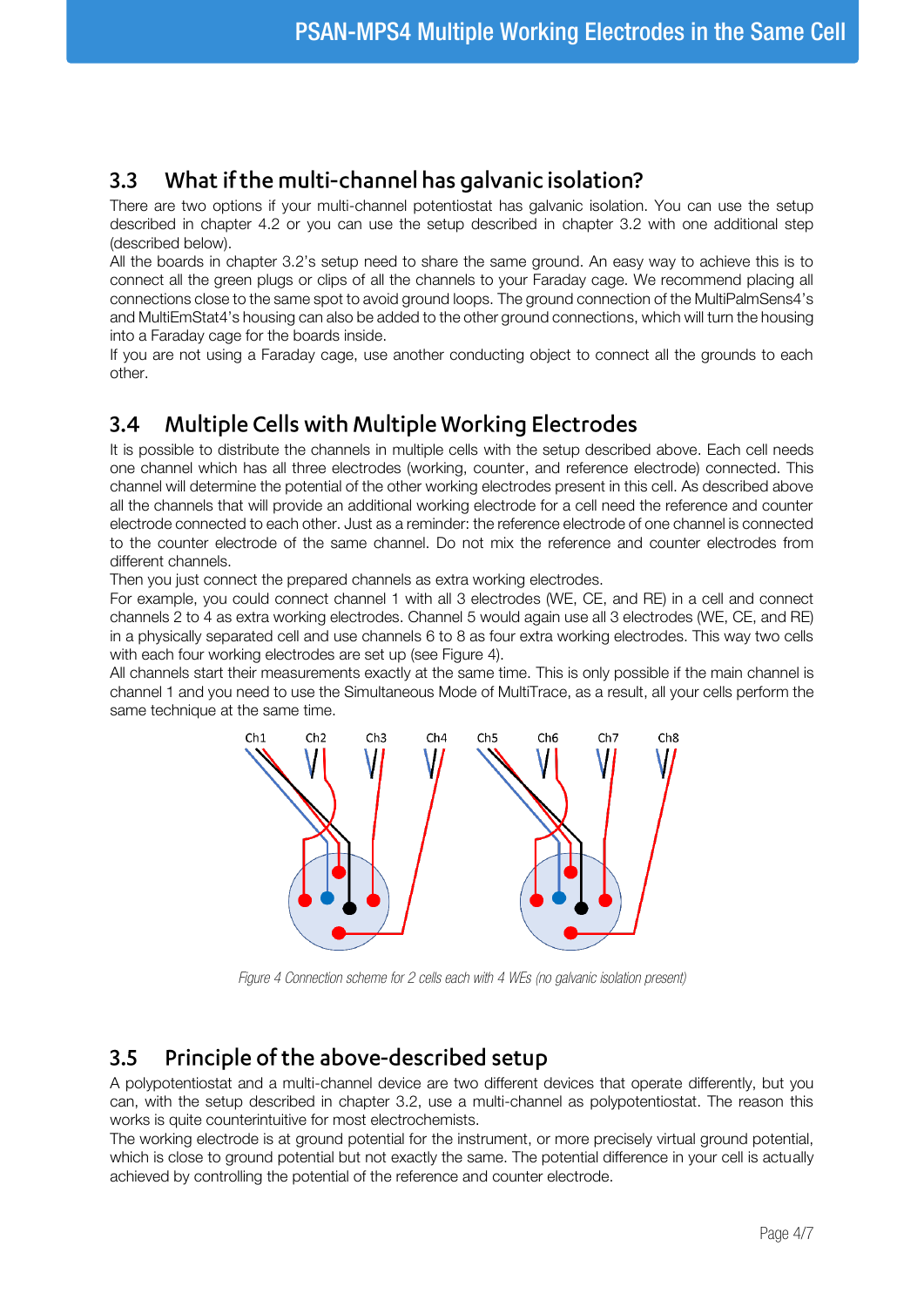This is exploited in this setup. All the working electrodes have the same potential. The potential of the reference electrode is set compared to working electrode 1. This means all working electrodes have this potential difference compared to the reference electrode.

Thus, the working electrodes of the additional channels perform the same technique with the same parameters as the working electrode of channel 1.

Because the working electrodes just passively follow working electrode 1, the timing for recording values at each channel must precisely match the working electrode of channel 1. The synchronization in the MultiPalmSens4 and MultiEmStat4 will make sure all channels, that receive a command to run a measurement at the same time, will start exactly at the same time.

The sum of the currents, which flows through all the working electrodes, must flow through the one counter electrode.

#### $3.6$ Limitations

The above-described principle of the measurement means that the current through the counter electrode is the sum of all working electrode currents. The counter electrode is part of a single channel of a MultiPalmSens4, MultiEmStat4, or MultiEmStat3(+). For example, the maximum current for a MultiPalmSens4 channel is 30 mA. As a result, the sum of currents at the working electrodes must not exceed 30 mA.

Another limitation is that the additional working electrodes can only passively follow the working electrode 1. They cannot have an independent potential.

The MultiEmStat3 or MultiEmStat3+ do not have the synchronization option like the MultiPalmSens4 and MultiEmStat4. This means when the software sends out the command to run a measurement each channel will prepare for the measurement and start it. This results in a small time delay between the channels.

If you use the method described in chapte[r 3.2,](#page-1-1) the applied potential and the timing for recording might not match perfectly. This is no problem for techniques with constant potential like chronoamperometry. Potential sweeps during linear sweep voltammetry (LSV) and cyclic voltammetry (CV) will be no issue as well, but there will be a small shift in the potential depending on the scan rate.

This delay is around 100 ms (depending on your computer's performance) and is especially critical for pulsed techniques. Square wave voltammetry (SWV), differential pulse voltammetry (DPV), normal pulse voltammetry (NPV), etc. rely on very precise timing. The time delay leads to a timing issue during recording the values, which will result in plots with curves that are complete artifacts.

If you want to use pulsed techniques with multiple working electrodes in the same cell a MultiPalmSens4 or MultiEmStat4 is required. Or you could use a multi-channel with galvanic isolation (see next chapter).

# Different techniques at the same time  $\overline{4}$

The second setup that allows you to use a multi-channel potentiostat as a polypotentiostat enables you to use different techniques at the different working electrodes at the same or even at different times. You can use this setup to perform the same technique at all channels, too. However, the channel synchronization of the MultiPalmSens4 is not available, but that should be no issue.

Galvanic isolation is a requirement. All multi-channel potentiostats that have galvanic isolation are suitable for this setup.

Galvanic isolation is an optional feature when you order a MultiPalmSens4, MultiEmStat4, or MultiEmStat3(+). Check if the serial number of the device ends on GI (MultiEmStat3(+)) or if galvanic isolation is set to Yes on your yellow configuration card (MultiPalmSens4).

#### Available techniques  $4.1$

All techniques supported by your potentiostat are available in this setup.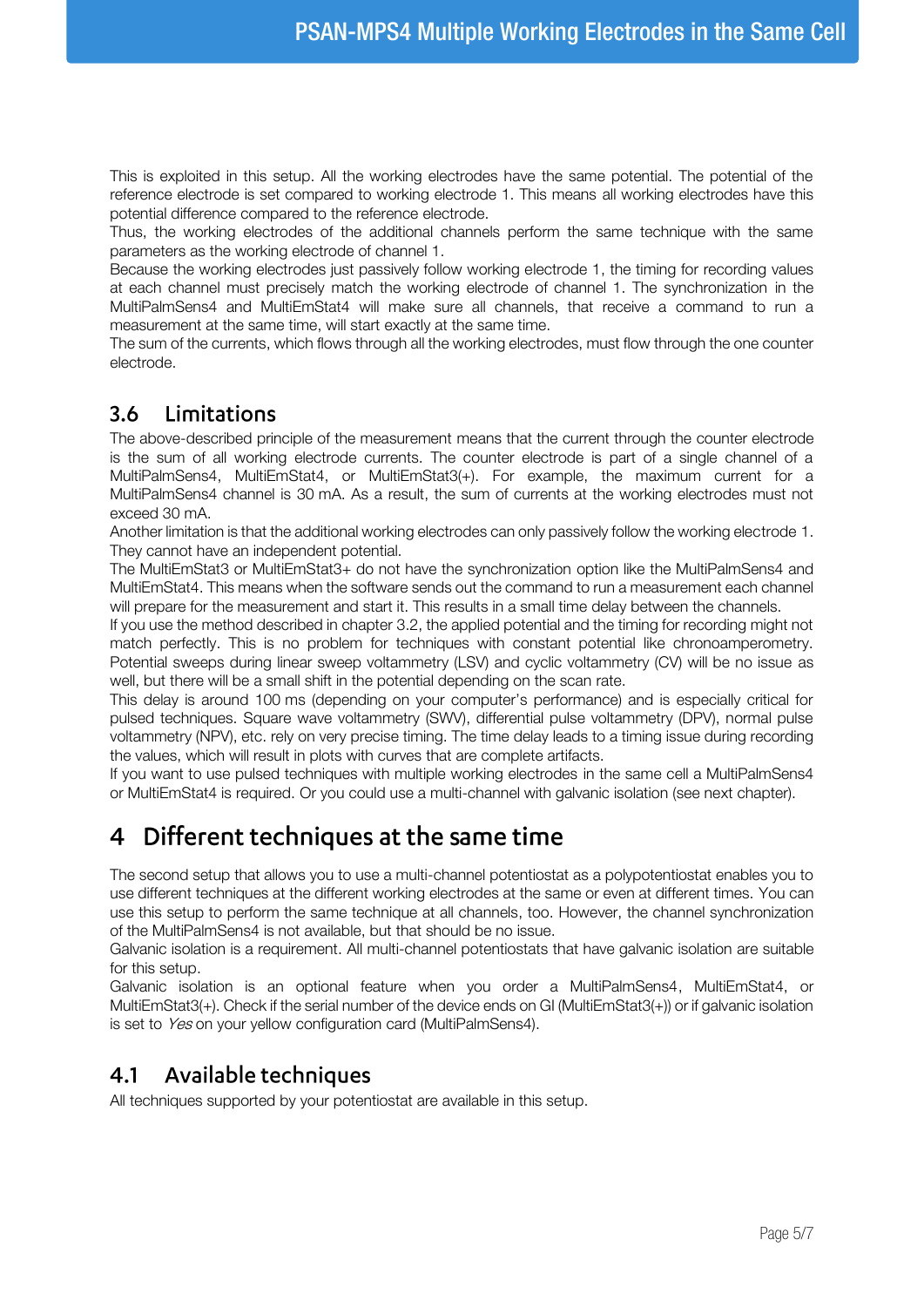# <span id="page-5-0"></span>How to setup multi-channel potentiostat with galvanic isolation  $4.2$ as a polypotentiostat

Connect the reference electrode plug (blue) of all channels you intend to use to the reference electrode in your cell. Connect the counter electrode plug (black) of all channels you intend to use to the counter electrode in your cell. This means there will be many connections to these two electrodes.

Each working electrode is connected to the working electrode plug (red) of a different channel. This means the working electrode plug of channel 1 to the working electrode you want to be channel 1. The working electrode plug of channel 2 to the working electrode you want to be channel 2 and so on.



*Figure 5 MultiPalmSens4 with galvanic isolation set up for 3 working electrodes in the same cell*

Switch the multi-channel potentiostat on, start MultiTrace, wait until your potentiostat is detected, and choose the Individual mode.

In the following window, you can choose for each channel the method or script you want to use as usual. You can then start all channels at the same time or at different times.

# 4.3 **Multiple Cells with Multiple Working Electrodes**

It is also possible not to use all the channels in one cell with the setup described above. You can use multiple cells with multiple working electrodes. As described above, connect the reference and counter electrode connections to the reference electrode and counter electrode in the same cell where you want to use the working electrode.

For example, you could connect channels 1 to 5 each with all 3 electrodes (WE, CE, and RE) in one cell and channel 6 to 10 in a physically separated cell This way two cells with each five working electrodes are set up. Just connect the reference electrode plugs (blue) from channel 1 to 5 to the reference electrode in the first cell and the counter electrode plugs (black) to the counter electrode. Every working electrode gets its own connection. Do the same for channels 6 to 10 in the other cell (see [Figure 6\).](#page-5-1)



<span id="page-5-1"></span>*Figure 6 Connection scheme for 2 cells each with 4 WEs (galvanic isolation present)*